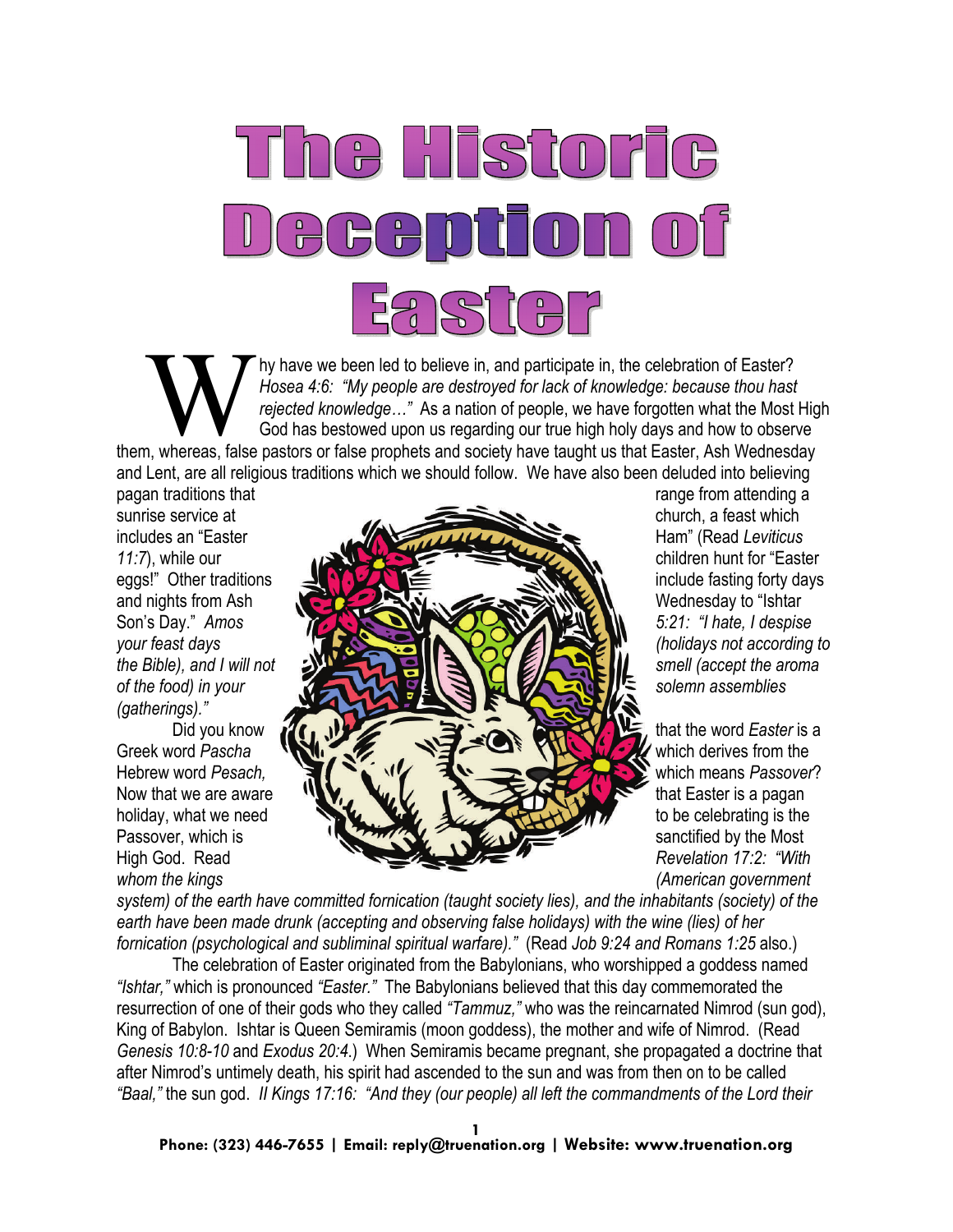*God, and made them molten images (idol; liquid substance), even two calves, and made a grove (cluster of grass), and worshipped all the host (legion of gods) of heaven, and served Baal (Nimrod the sun-god)."*

Semiramis also announced to the people of Babylon that the rays of the sun (which was Nimrod, the sun god) descended upon her and caused the "immaculate conception of Tammuz." It has been said that Tammuz became a hunter like his father. Legend has it that a wild pig killed Tammuz, and his spirit also ascended to the sun (Nimrod sun god). The two of them would be worshipped in the form of a candle or lamp flame as Father, Son, and spirit. *John 4:24: "God is a Spirit: and they that worship him must worship him in spirit and in truth."*

When we celebrate Easter, we are worshipping a false father and son, both of whom have no spirit of truth according to righteousness.

The people of Babylon worshipped the sun by meditating upon Nimrod, and by making a sign of a "T" in front of their hearts (mind or forehead) as they worshipped them. This is known today as Ash Wednesday. There was also a decree of a forty-day period (a day for each year that Tammuz lived), set aside to "weep for Tammuz." *Ezekiel 8:13-14 states: "He said also unto me, Turn thee yet again, and thou shalt see greater abominations (worshiping Baal sun god) that they (our people) do. Then he brought me to the door of the gate of the Lord's house which was toward the north; and, behold, there sat women weeping for Tammuz."* During this forty-day period, there was also a fasting of no food. (Read *Matthew 6:16*.)

Every year, on the first "Sun" day after the first full moon after the spring equinox, a sunrise service or celebration was conducted. This is known today as *Easter (Ishtar's) Sunday*. *Ezekiel 8:15-16: "Then said he unto me, Hast thou seen this, O son of man? Turn thee yet again, and thou shalt see greater abominations (worshiping Baal sun god) than these. And he brought me into the inner court of the Lord's house, and, behold, at the door of the temple of the Lord, between the porch and the altar, were about five and twenty men, with their backs toward the temple of the Lord, and their faces toward the east (sun); and they worshipped the sun toward the east."*

As we read the history and abominable acts of our forefathers, we must learn from their mistakes, although some of us are still following in the same path as some of our forefathers did, by turning their backs on the Most High God and worshipping the sun as it rises in the east on Easter Sunday. (Read also *II Kings 23:5*.)

*Easter* is celebrated on a specific day, based on the sun, spring or vernal equinox. These Babylonian customs were adopted by the Roman Catholic Church. *Matthew 15:8-9: "This people (Roman Catholic Church or religious institutions) draweth nigh (closer) unto me with their mouth, and honoureth me with their lips; but their heart (minds) is far from me. But in vain (deception) they do worship me, teaching for doctrines (traditions and philosophies) the commandments of men."*

Our pastors and priests are attending theological schools or seminaries, as they are called, that are heavily influenced by the standards of the Roman Catholic Church. This causes their false doctrines to be perpetuated throughout the world. (Also, read *Act 5:29*.) The Roman Catholic Church also skillfully and deceptively had the original calendar adjusted, first by enforcing the observance of the new calendar. *Daniel 7:25: "And he (Esau, the Edomites nation - read Genesis Chapters 25-27) shall speak great words (blasphemies) against the most High, and shall wear out the saints (peoples of Negroid and Indian descent) of the most High, and think to change times and laws …"*

The Roman Catholic Church has tried to do away with the knowledge, wisdom, and understanding of the King James 1611 version Bible, and they have rewritten the annals of history to declare themselves as the true teachers of so-called religion. This is the period when the Roman Catholic Church met with vigorous resistance, and it was only through violence and bloodshed that the celebration of the Babylonian or pagan gods came into existence to supersede that which had been held in honor of